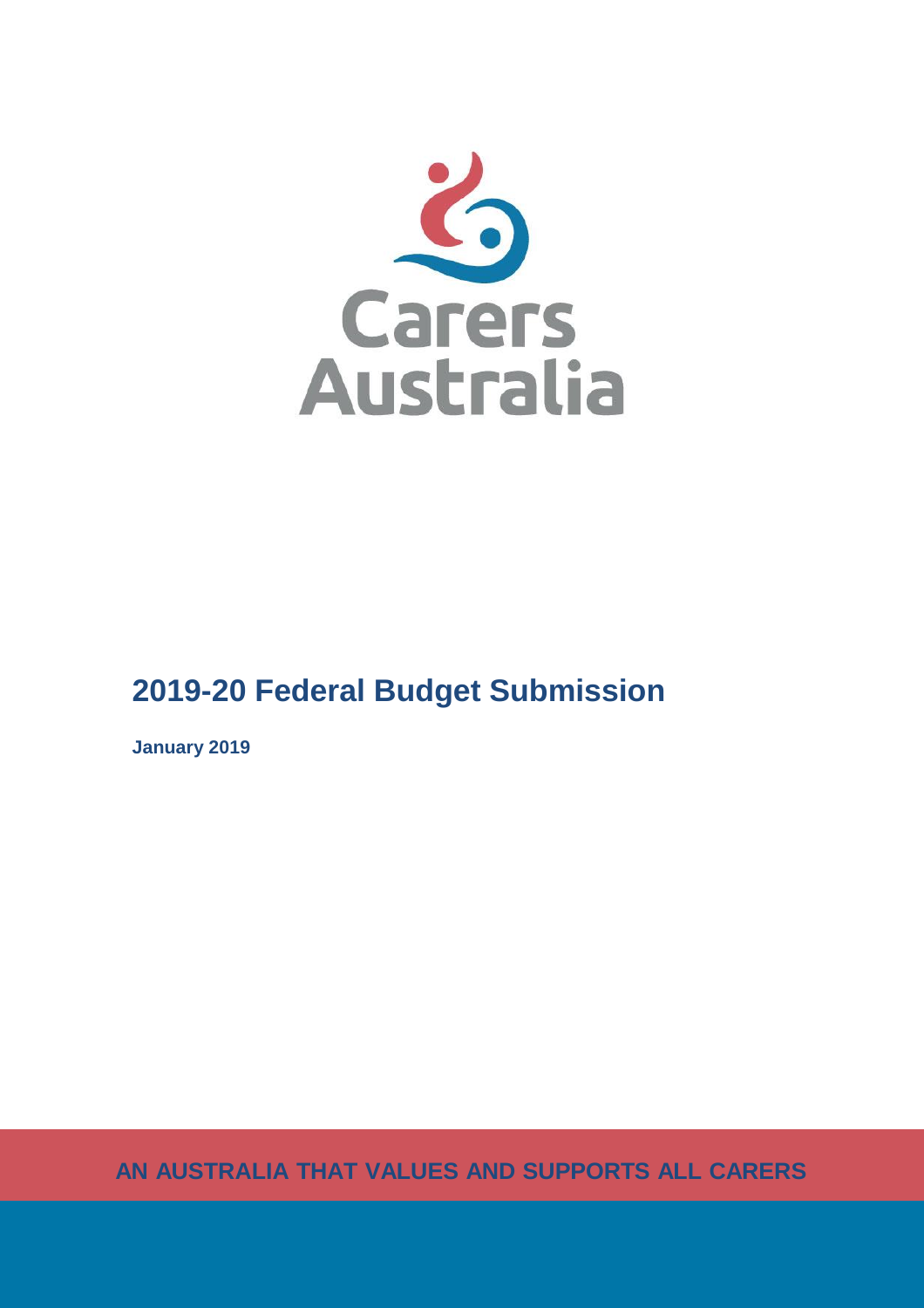## **ABOUT CARERS AUSTRALIA**

Carers Australia is the national peak body representing the diversity of Australians who provide unpaid care and support to family members and friends with a:

- **•** disability
- chronic condition
- mental illness or disorder
- drug or alcohol problem
- terminal illness
- or who are frail aged

Carers Australia believes all carers, regardless of their cultural and linguistic differences, age, disability, religion, socioeconomic status, gender identification and geographical location should have the same rights, choices and opportunities as other Australians.

They should be able to enjoy optimum health, social and economic wellbeing and participate in family, social and community life, employment and education.

### **For information contact:**

Ms Ara Cresswell Chief Executive Officer Carers Australia Unit 1, 16 Napier Close DEAKIN ACT 2600 Telephone: 02 6122 9900 Facsimile: 02 6122 9999 Email: acresswell@carersaustralia.com.au Website: www.carersaustralia.com.au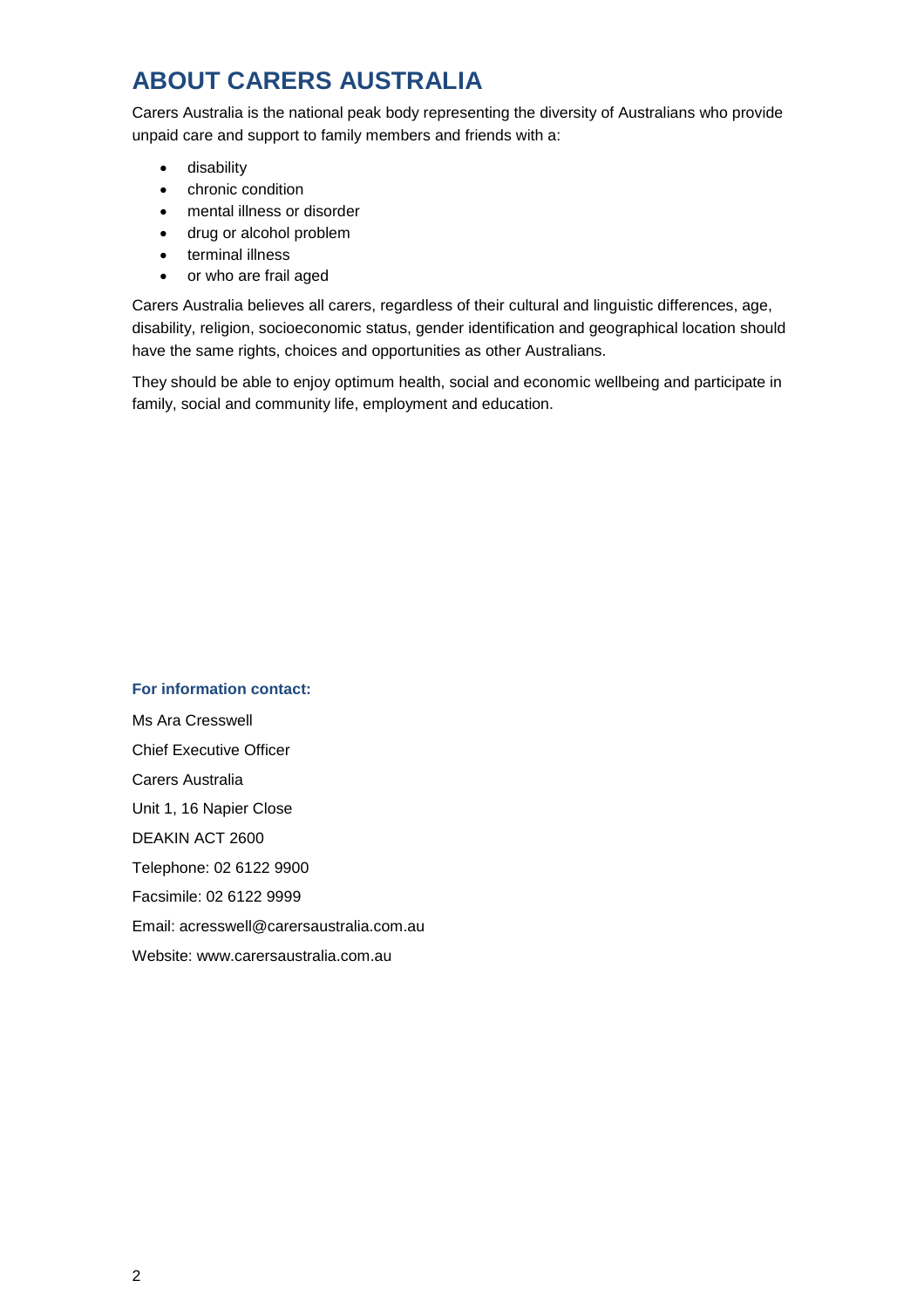## **INTRODUCTION**

Carers Australia values the widespread political and community recognition of the contributions of unpaid family and friend carers, both to society and the economy. It is also widely understood that providing care to a family member or friend often comes at personal cost, including to their own health and wellbeing. Even with this recognition, carers are often unable to get the services and support they need. These support needs can cover a number of areas of government policy, including employment, health, social support services, aged care, disability care, education, administrative law, aspects of taxation and superannuation, and government payments.

The measures proposed in this submission seek to:

- reverse the decline in funding for support services available to carers in their own right
- improve respite care and home support for older people
- improve opportunities for carers to participate in paid employment
- offer greater access to external review of NDIS decisions.

## **INTEGRATED SERVICES TO SUPPORT CARERS**

## **Funding the Integrated Carer Support Services model**

#### **The issue**

In March 2018, the Government announced its intention to roll out a new Integrated Carer Support Services (ICSS) model to replace the currently fragmented national funding for carer support services. The new program will be implemented in October 2019.

Carers Australia has grave concerns about the adequacy of funding committed to providing these new services.

#### **What we know**

- The original catalyst for developing a new national model of carer support service delivery was the acknowledgement by government that carers had lost out in the new arrangements for aged care reform and for the NDIS, which were accompanied by changes to entitlements to carer support and a transfer of carer funding. Against this background, the expectation of Carers Australia and the other carer organisations that participated in the co-design of the new delivery model was that it would replace funding for carer support services. Instead, there has been a significant reduction.
- In 2017-18 funding for carer support services was \$161.9 million, excluding \$7.6 million for the Carer Gateway website. Under the new model, which reduces the large number of current grant recipients providing care services to sixteen new Regional Delivery Partners (RDPs), the funding falls to \$80.2 million in 2019-20, \$72.2 million in 2020-21, and edges up to \$106 million by 2022-23. Even taking into account that there will be some administrative savings by reducing the number of grant recipients, and that new online services may divert some demand from direct services, the magnitude of the loss of funding for direct services is daunting. This is against a background where it is likely that RDPs will serve a growing consumer base.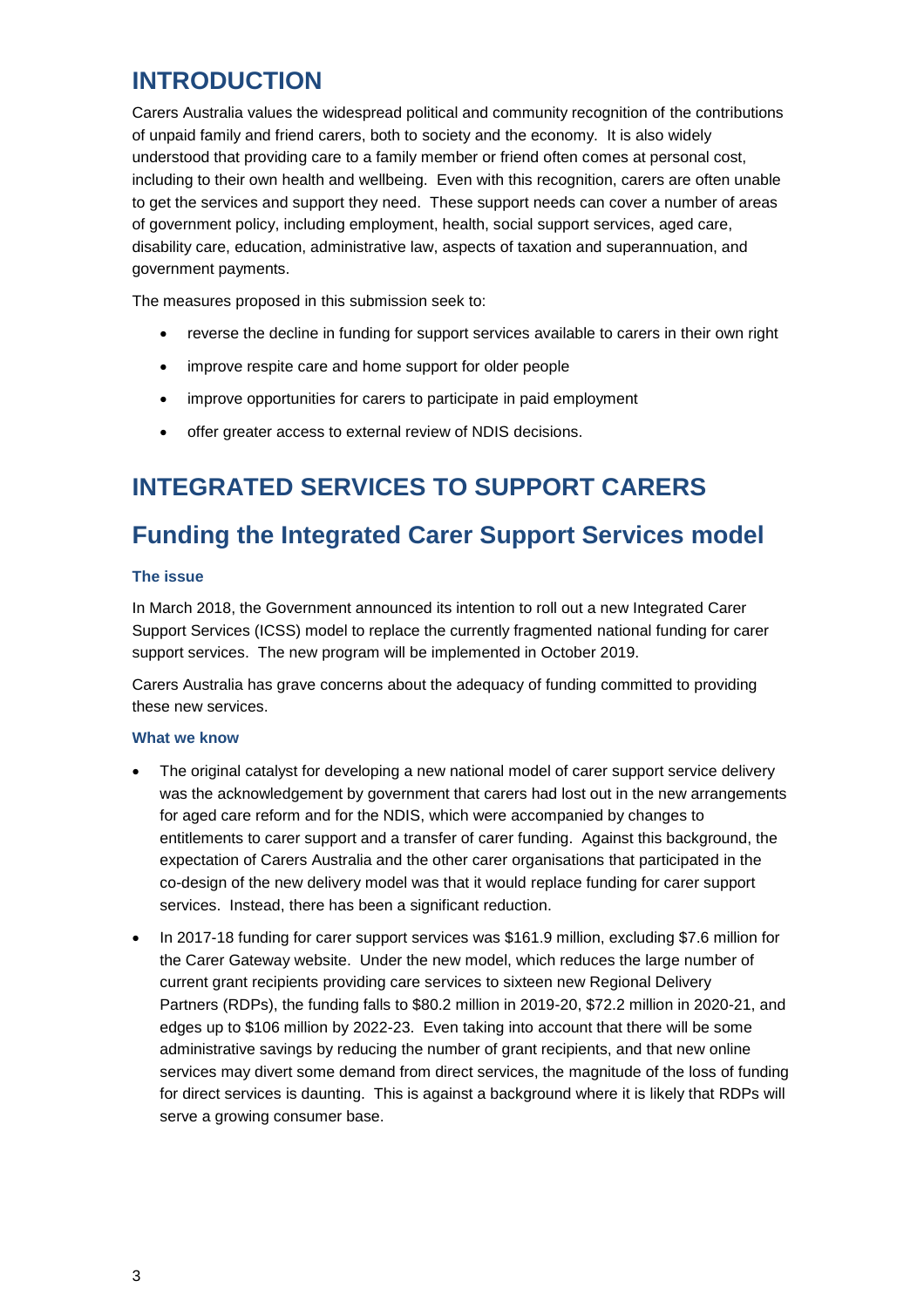- In this context, it needs to be noted that the range of services to be provided by the new RDPs will not be reduced. Their responsibilities will go considerably beyond that required of Carer Respite and Carelink Centres (CRCCs) and other organisations currently funded by the Department of Social Services (DSS) to deliver carer services and, in some cases, they will need to operate across very extensive geographical areas.
- A major reason the level of funding for carers has been reduced, is the transfer of over \$70 million of respite funding to the NDIS, which the Federal Government included in its contribution to support the Scheme in the original bilateral agreements with the states and territories. Carers Australia has long challenged the logic of diverting this funding to the NDIS. Carers receive no direct entitlement to respite under the NDIS. Further, because only a proportion of people with disability meet the high eligibility requirements for NDIS packages, carers of people who are not, and will not be, eligible for the NDIS will also lose access to respite. The Australian Institute of Health and Welfare (AIHW) has estimated that approximately 36 per cent of people with *profound* disabilities, and 89 per cent of people with disability overall, will not be eligible for the NDIS.
- Carers Australia's very strong view is that at least 30 per cent of that funding should be reimbursed in the funding arrangements for the new carer support model and that this funding should be invested in planned respite. As matters stand under the new model of service provision, the only respite funding available is from Consumer Directed Financial Packages which can be used for several purposes. Packages are limited in number and capped at \$3000, which will not cover the cost of replacement care so that carers can take a reasonable break.

### **Recommendation**

- **1.** That additional respite funding valued at least 30 per cent of the carer respite funding being transferred to the NDIS (or \$22 million per annum) should be invested in the new Integrated Carer Support Services funding for the purposes of providing planned respite.
- **2.** Regardless of whether this additional funding is made available, there should be an independent review of the performance of the new Integrated Care Support Service system two years after it has been rolled out in October 2019. Among other things, the review should assess the effectiveness of its design, whether it is meeting demand, whether online digital services and Regional Delivery Partners have been able to meet service requirements, and any gaps in the model including, importantly, funding gaps.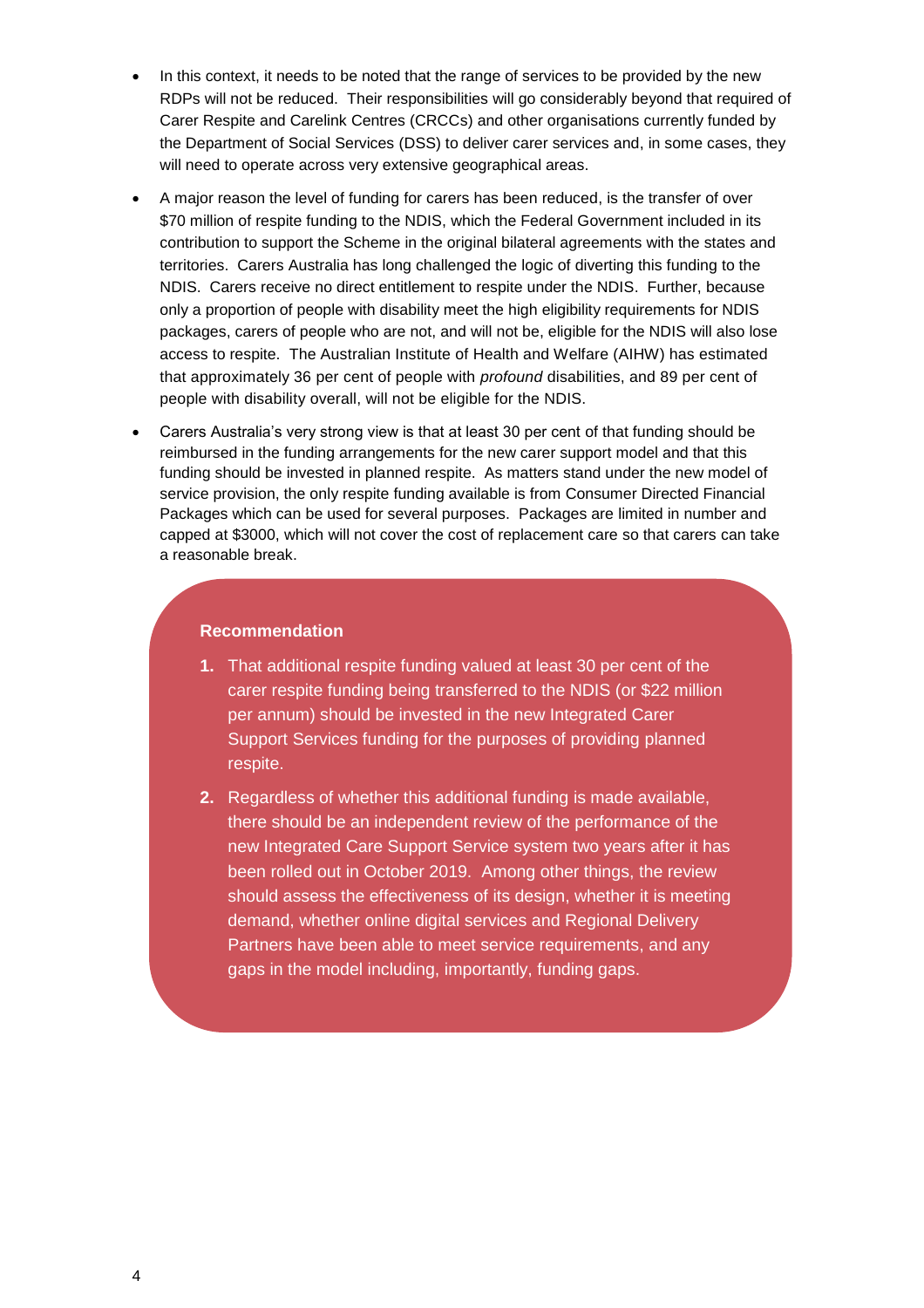# **CARING FOR OLDER PEOPLE Giving carers a break**

## **The issue**

Access to aged care respite is declining.

#### **What we know**

- Carers Australia conducted a survey of Commonwealth Respite and Carelink Centres (CRCCs) and similar providers in order to investigate reports from carers, organisations that support carers to find respite opportunities, and members of the National Aged Carer Alliance (NACA) that respite in residential aged care facilities is becoming increasingly difficult to access.<sup>1</sup> The survey indicated that:
	- **there is a very high demand for both emergency (74 per cent of survey** respondents) and planned (88 per cent) residential respite care
	- most services organising access to respite found both emergency and planned respite care difficult or very difficult to access
	- only 3 per cent of respondents found planned respite very easy to access, while none found emergency respite very easy to access
	- there are not enough planned or emergency respite beds, particularly for people with high care needs, including dementia
	- the subsidies paid to residential care operators are significantly lower for respite than permanent care, even though there are increased administration and other costs for providers associated with respite care admissions
	- around half the places that are recorded as respite care, are used as an entry to permanent care, rather than for genuine respite
- as well as the need for places in residential aged care, where services are often only available in two-week blocks or longer, there is a high demand for, and a low supply of, overnight and weekend respite in more informal, home like settings, such as respite cottages.
- The 2017 Aged Care Legislated Review Report, recommended a review of residential respite care, which was undertaken by the Aged Care Financing Authority (ACFA). ACFA's research confirmed that there has been noticeable use of residential respite care places in recent years for purposes other than to assist older people to continue living at home as long as possible and to provide their carers with the opportunity for a break. ACFA made 17 recommendations for potential improvement of respite care services, including establishing funding arrangements that are neutral between respite residents and permanent residents, and will not act as a disincentive to provide respite care.

### **Recommendations**

- 3. Implementation of the Aged Care Financing Authority's recommendations with respect to residential respite, including a new funding model that removes disincentives for residential respite providers to provide short term accommodation for the purposes of respite care.
- 4. A review of options and incentives to increase the provision of short-term accommodation outside of residential aged care facilities.

1

<sup>1</sup> <http://www.carersaustralia.com.au/storage/residential-respite-care-report.pdf>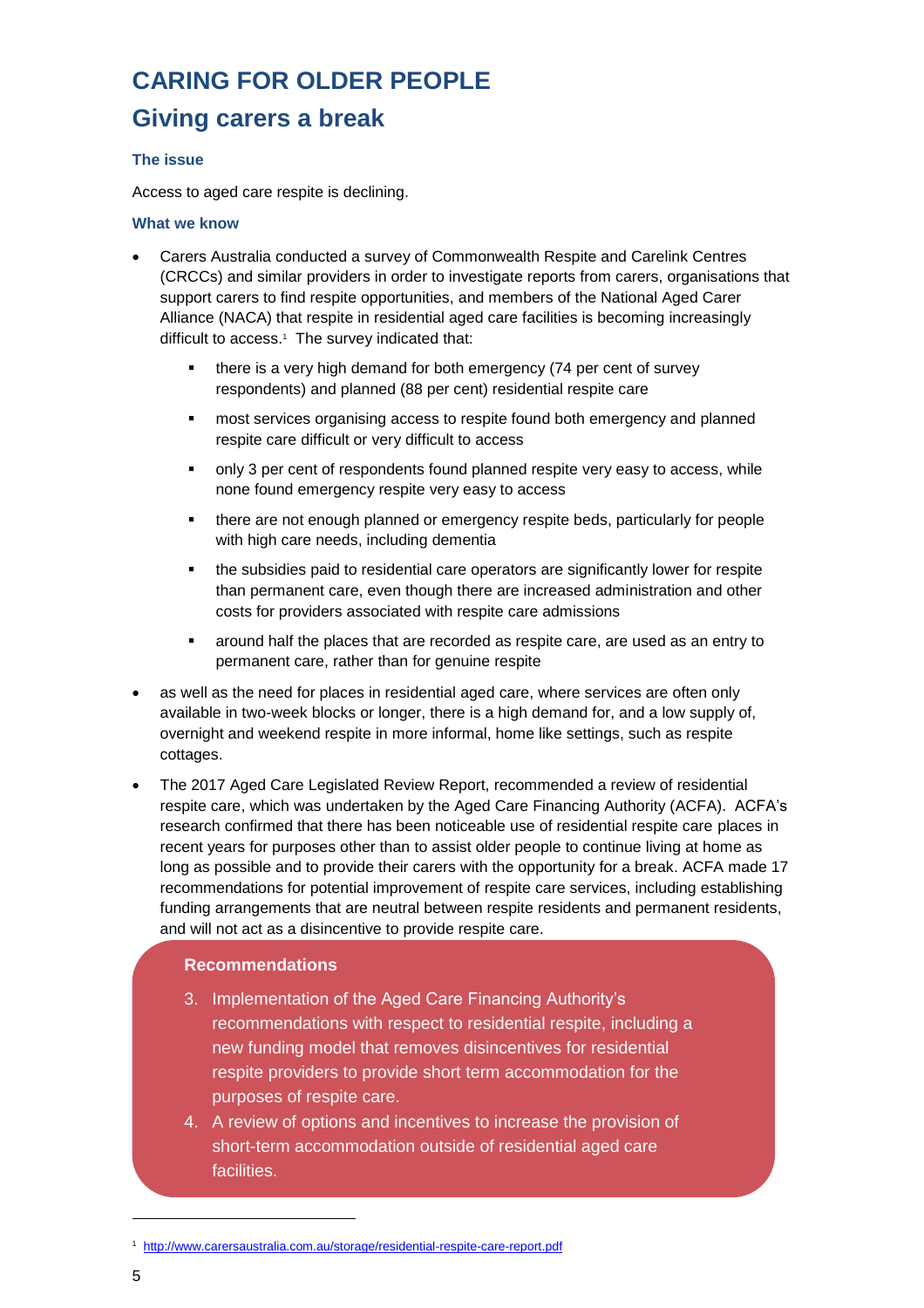## **Waiting to get help at home**

## **The issue**

Even with recent Budget increases in the number of home care packages available, and those brought forward in the Mid-Year Economic and Fiscal Outlook (MYEFO), there are still long waiting lists, particularly for people with higher care needs.

### **What we know**

- Older people prefer to live independently, in their own homes, for as long as they are able.
- There are four levels of funding to help older people buy support services and equipment to support them to stay in their own homes.
- The demand for lower level (1 and 2) packages is decreasing, while it is increasing for higher level (3 and 4) packages, creating long waiting lists for appropriate levels of support to become available<sup>2</sup>.
- According to the Council for the Ageing (COTA), a person who has been assessed at the highest clinical need (a Level 4 package) is estimated to wait six to nine months from the day of assessment before being offered any level of care. More often this is at a lower level of care, such as a Level 2 package. Older Australians can wait another 12 months or more before receiving the Level 4 package they were originally assessed as needing. This means it can take 18 to 36-months from assessment until they receive the right level of care.<sup>3</sup>
- In the meantime, their level of health is likely to decline and their need for support increased, making it difficult for them to remain at home. Alternatively, family and friend carers will need to step in the provide the level of care required. If these carers are working, they may have to give up their jobs. If the carer is a partner, their own needs as they age may mean that they are not able to provide the level of care needed and are at risk of compromising their own health and wellbeing.
- Estimates suggest that there are currently more than 30,000 people waiting for home care packages.<sup>4</sup>

## **Recommendations**

- **5.** Funding for an additional 35,000 high level (3 and 4) home care packages.
- **6.** Periodic review of funding for high level home care packages, with a target that waiting periods not exceed three months.

1

<sup>2</sup> [https://www.cota.org.au/wp-content/uploads/2018/09/Policy-Paper-Five-Fixes-Aged-Care-September-2018-FINAL-](https://www.cota.org.au/wp-content/uploads/2018/09/Policy-Paper-Five-Fixes-Aged-Care-September-2018-FINAL-SOFT-COPY.pdf)[SOFT-COPY.pdf](https://www.cota.org.au/wp-content/uploads/2018/09/Policy-Paper-Five-Fixes-Aged-Care-September-2018-FINAL-SOFT-COPY.pdf) p10

<sup>3</sup> [https://www.cota.org.au/wp-content/uploads/2018/09/Policy-Paper-Five-Fixes-Aged-Care-September-2018-FINAL-](https://www.cota.org.au/wp-content/uploads/2018/09/Policy-Paper-Five-Fixes-Aged-Care-September-2018-FINAL-SOFT-COPY.pdf)[SOFT-COPY.pdf](https://www.cota.org.au/wp-content/uploads/2018/09/Policy-Paper-Five-Fixes-Aged-Care-September-2018-FINAL-SOFT-COPY.pdf)

<sup>4</sup> [https://www.cota.org.au/wp-content/uploads/2018/09/Policy-Paper-Five-Fixes-Aged-Care-September-2018-FINAL-](https://www.cota.org.au/wp-content/uploads/2018/09/Policy-Paper-Five-Fixes-Aged-Care-September-2018-FINAL-SOFT-COPY.pdf)[SOFT-COPY.pdf](https://www.cota.org.au/wp-content/uploads/2018/09/Policy-Paper-Five-Fixes-Aged-Care-September-2018-FINAL-SOFT-COPY.pdf) p12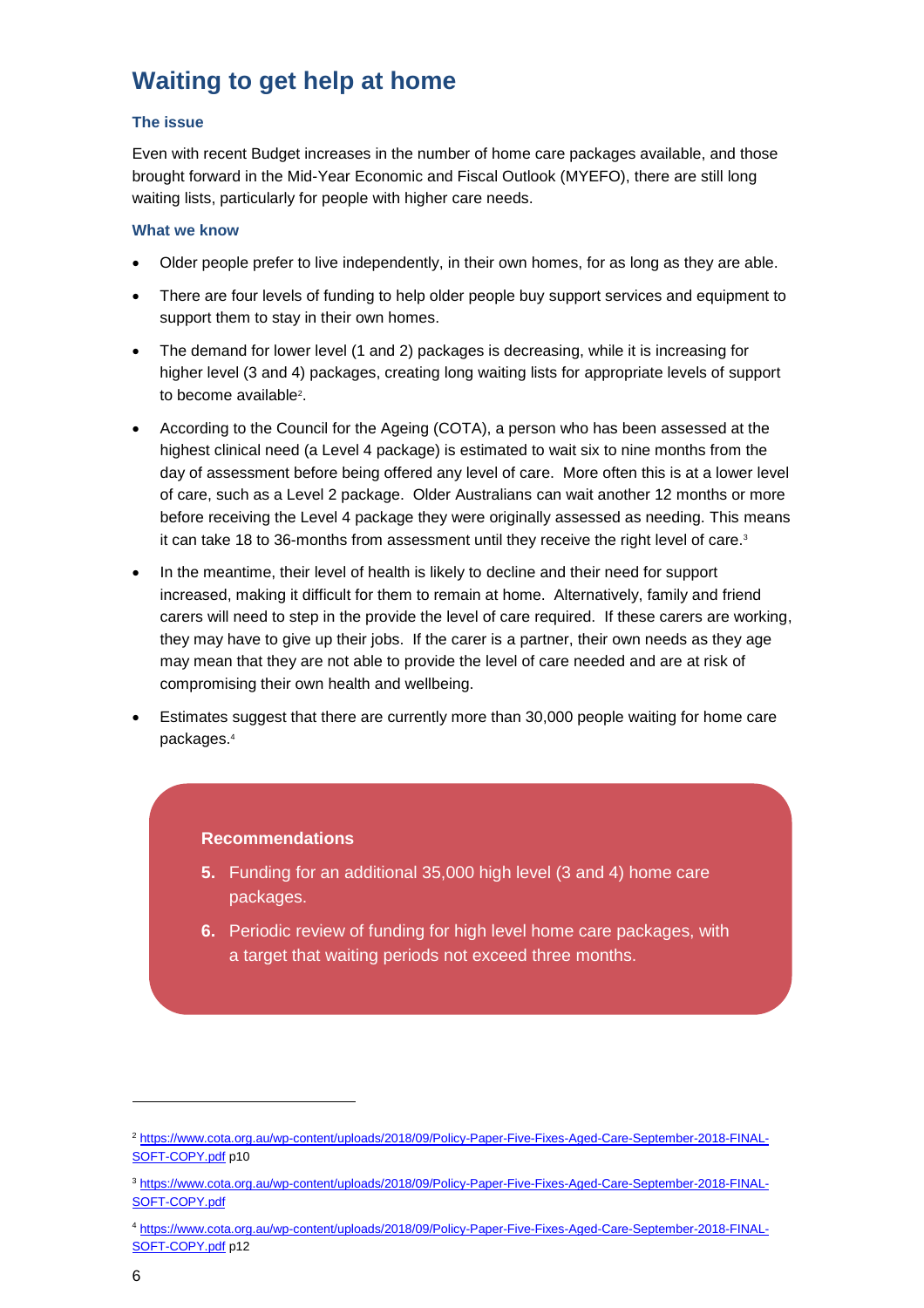## **CARERS OF WORKING AGE**

## **Reduced participation requirements for carers on Centrelink jobseeker payments**

#### **The issue**

Many carers leave the labour market when they are unable to provide the level of care needed or they cannot find employment that is flexible enough to accommodate their caring commitments. When the care they provide is substantial enough to qualify them for a Carer Allowance (which requires the daily provision of care), but not significant enough to qualify them for the Carer Payment, they will need to access a jobseeker payment, such as Newstart Allowance or Youth Allowance.

These jobseeker payments require carers to seek full time employment (of more than 30 hours a week) or meet other equivalent participation requirements. There is no flexibility for carers who are providing daily support to look for part time employment.

#### **What we know**

- There is no flexibility for enabling carers who receive Newstart Allowance, but are providing enough care to receive Carers Allowance, to search for work that is compatible with their caring activities.
- There is no recognition of the economic contribution made by carers and the hours of care are not included as a measure of meeting participation requirements.
- Participation in the labour market could be better achieved by addressing barriers to gaining and maintaining employment, rather than setting job search requirements in place.

### **Recommendation**

**7.** Job search requirements which take reasonable account of the ongoing caring responsibilities of jobseekers, for example by including hours of unpaid care as a participation activity, and by providing flexibility for carers to seek part-time work to accommodate their caring responsibilities.

## **Transition from care to paid work**

#### **The issue**

After many years outside of the labour market to care for loved ones, many carers are aware that their caring role is diminishing or coming to an end. These carers are often unable to envisage re-entry to paid work – or how they will get there. They may feel that they have few marketable skills, have been disconnected from paid work for too long, or simply do not know what kind of job they would like and that would suit them.

Carers who anticipate re-entering the labour market after a long absence would benefit from intensive support and assistance, including access to counselling and training.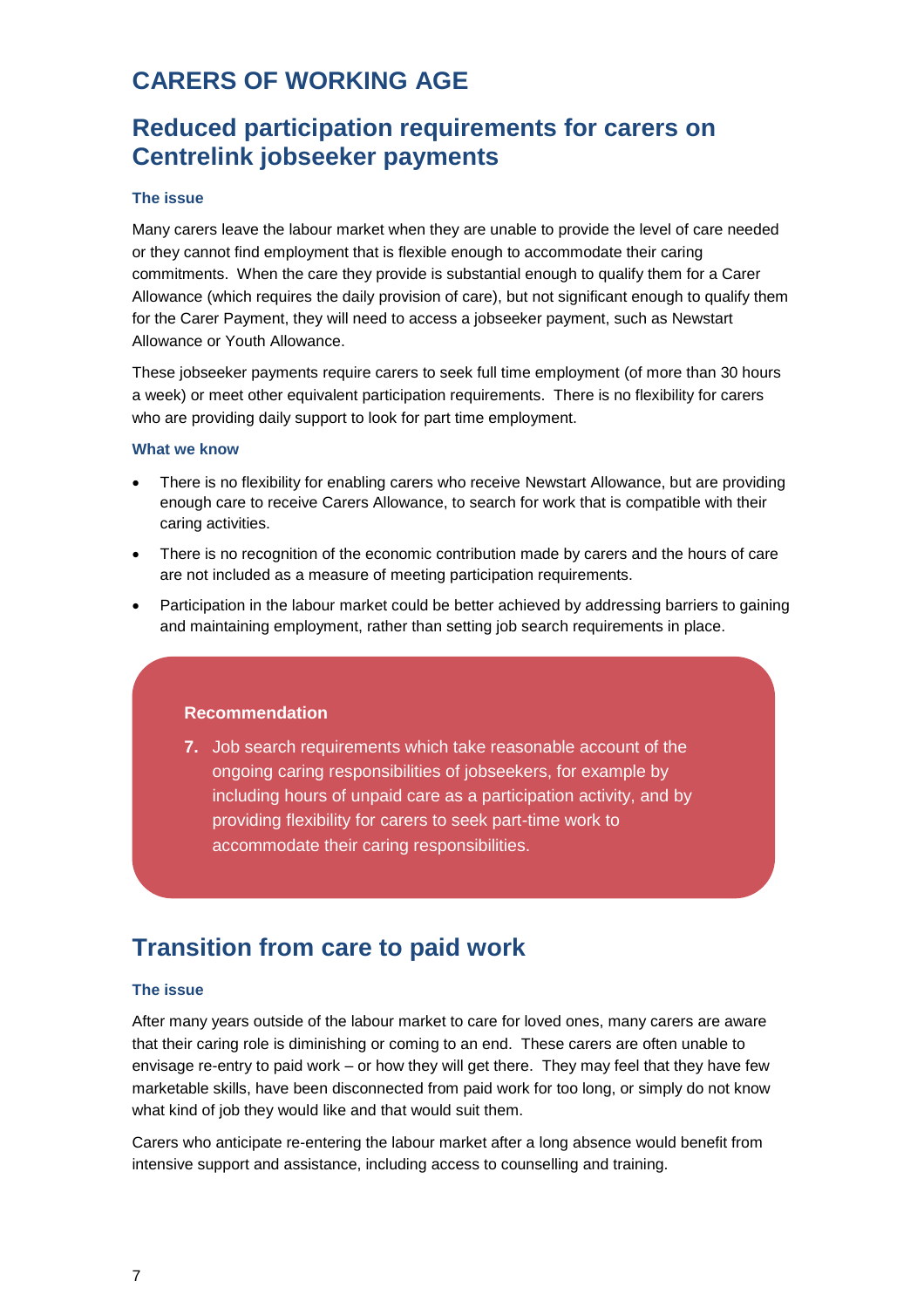#### **What we know**

- According to the 2105 Australian Bureau of Statistics Survey of Disability, Ageing and Carers (SDAC):
	- more than a third of primary carers are providing more than 40 hours a week of care
	- working aged carers are far more likely than their peers to be outside of the labour market and nearly half rely on government payments as their main source of income
	- primary carers typically spend between one and nine years in their caring role and more than two-thirds of primary carers are women
	- more than two-thirds of carers of working age continue to receive income support payments when they no longer qualify for Carer Payment.
- The Social Security Act requires full time care to be provided in order to qualify for Carer Payment. Under the operational guidelines used by Centrelink, this means that anyone who is working for 25 hours a week or more (including travel time) may not qualify as a full time carer. While working for more than 25 hours should trigger a review, many carers report that their payments are cancelled immediately in these circumstances. This creates a disincentive for carers to take on short term employment, education or volunteer work, including seasonal work or casual work, where hours may vary from week to week.
- While the Department of Jobs and Small Business' Jobactive program is open to recipients of Carer Payment, they may find it difficult to access the services and, if available, support given to those carers is limited, with only a few services to people in that payment category.
- The Transition to Work program, offering intensive support for young people aged 15 to 21 years entering the labour market for the first time, may offer a more appropriate model of support for working age carers than the Jobactive program
- This would be consistent with the recommendations of the Employment Services Expert Advisory Panel, *I want to work: Employment services 2020*, that there should be more flexibility in employment support for job seekers.

## **Recommendations**

- 8. Improved availability of employment services offered to former and current carers who would like to enter or re-engage in the labour market when they are no longer carers or when their caring role diminishes.
- 9. Access to intensive support for carers, through Jobactive and other existing and new programs, that will help them to build their confidence, identify training and employment opportunities, deliver appropriate training and develop practical skills to help them find employment.
- 10. A review of Social Security Act provisions and guidelines to enable greater flexibility for Carer Payment recipients to participate in education, training and part time and/or short term employment.